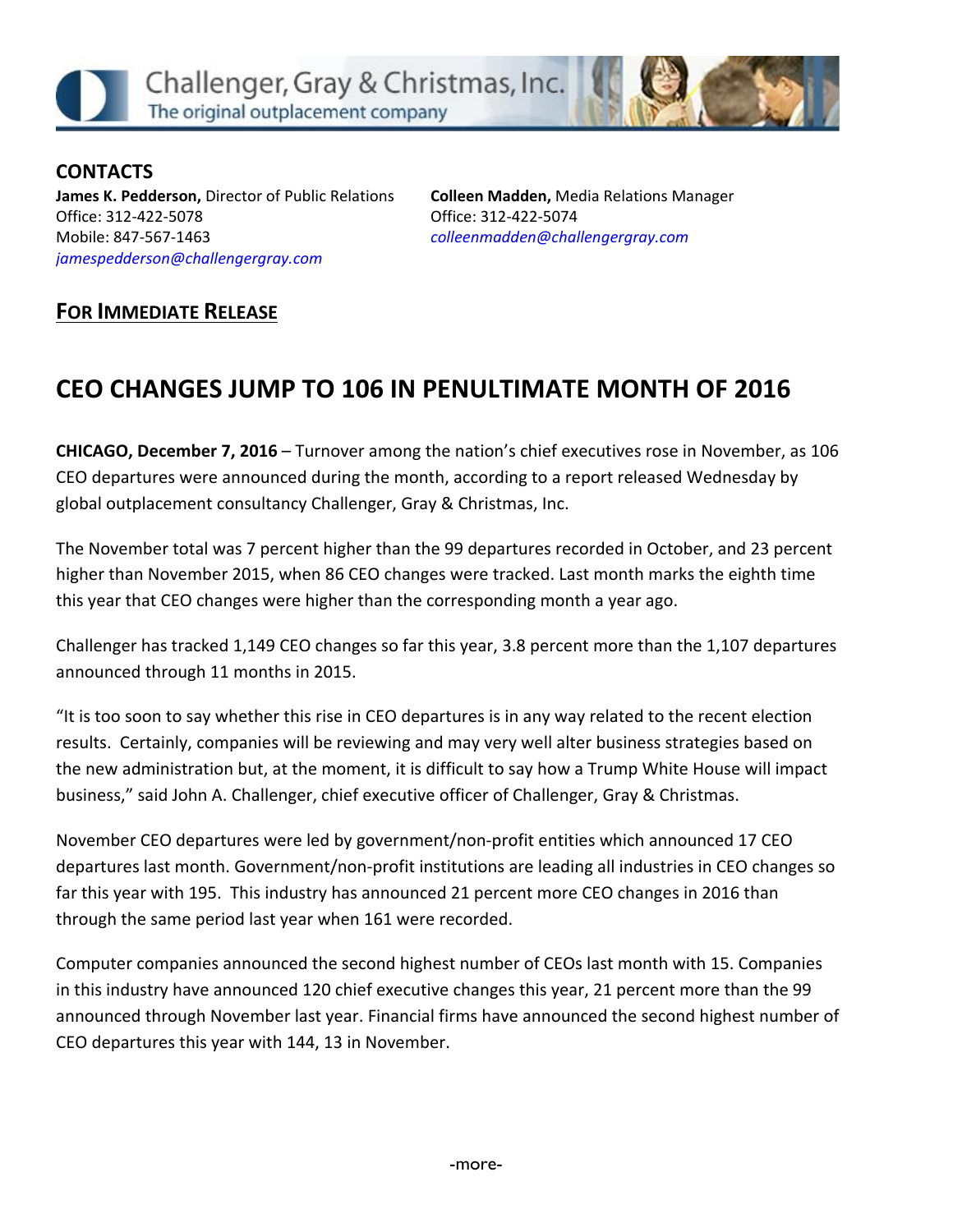California leads the country in announced CEO departures in 2016 with 108, including 10 last month, followed by Texas with 105. Both New York and Florida have recorded 74 CEO changes this year. Companies in Illinois have announced 55 changes this year, including 7 in November.

Retirement was the most oft-cited reason for departure so far this year as 312 chief executives used this reason, 20 in November. Another 253 resigned, while 246 stepped into other positions, usually at the C-level or as board chair. Forty-three CEOs were ousted, while 124 found new positions in other companies.

# # #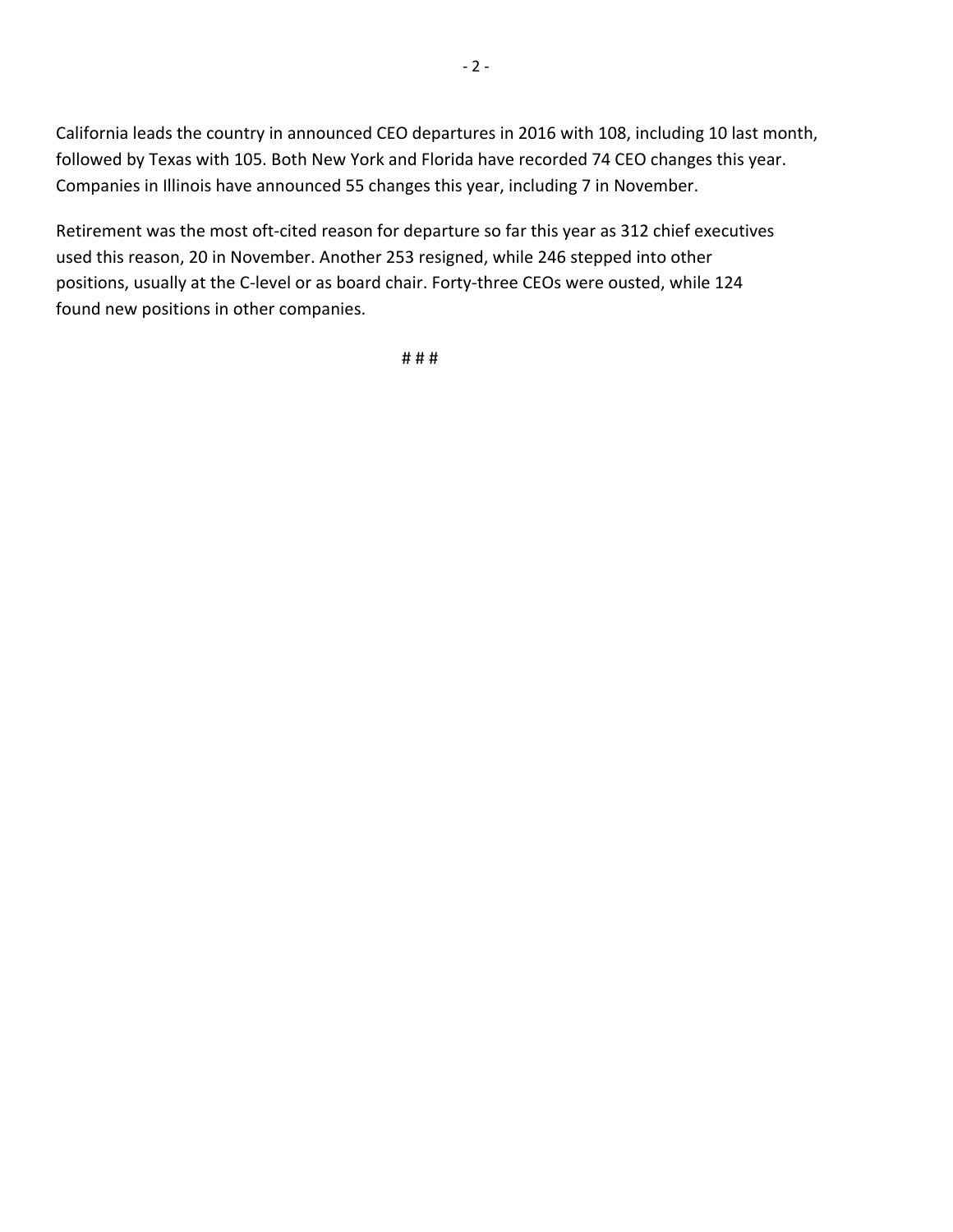#### **CEO DEPARTURES**

By Month

|                 | 2016  | 2015  | 2014  | 2013  | 2012  | 2011  | 2010  |
|-----------------|-------|-------|-------|-------|-------|-------|-------|
| January         | 131   | 110   | 131   | 113   | 123   | 96    | 89    |
| <b>February</b> | 87    | 94    | 112   | 110   | 104   | 92    | 132   |
| <b>March</b>    | 101   | 95    | 123   | 86    | 94    | 99    | 119   |
| <b>April</b>    | 108   | 97    | 94    | 94    | 90    | 103   | 101   |
| <b>May</b>      | 100   | 90    | 98    | 104   | 99    | 103   | 125   |
| June            | 97    | 102   | 103   | 94    | 99    | 113   | 107   |
| July            | 92    | 128   | 105   | 128   | 83    | 104   | 88    |
| <b>August</b>   | 109   | 107   | 119   | 113   | 104   | 104   | 95    |
| September       | 119   | 104   | 124   | 107   | 95    | 108   | 111   |
| <b>October</b>  | 99    | 94    | 122   | 104   | 108   | 91    | 81    |
| <b>November</b> | 106   | 86    | 103   | 94    | 112   | 82    | 79    |
| <b>December</b> |       | 114   | 107   | 99    | 103   | 83    | 107   |
| <b>TOTAL</b>    | 1,149 | 1,221 | 1,341 | 1,246 | 1,214 | 1,178 | 1,234 |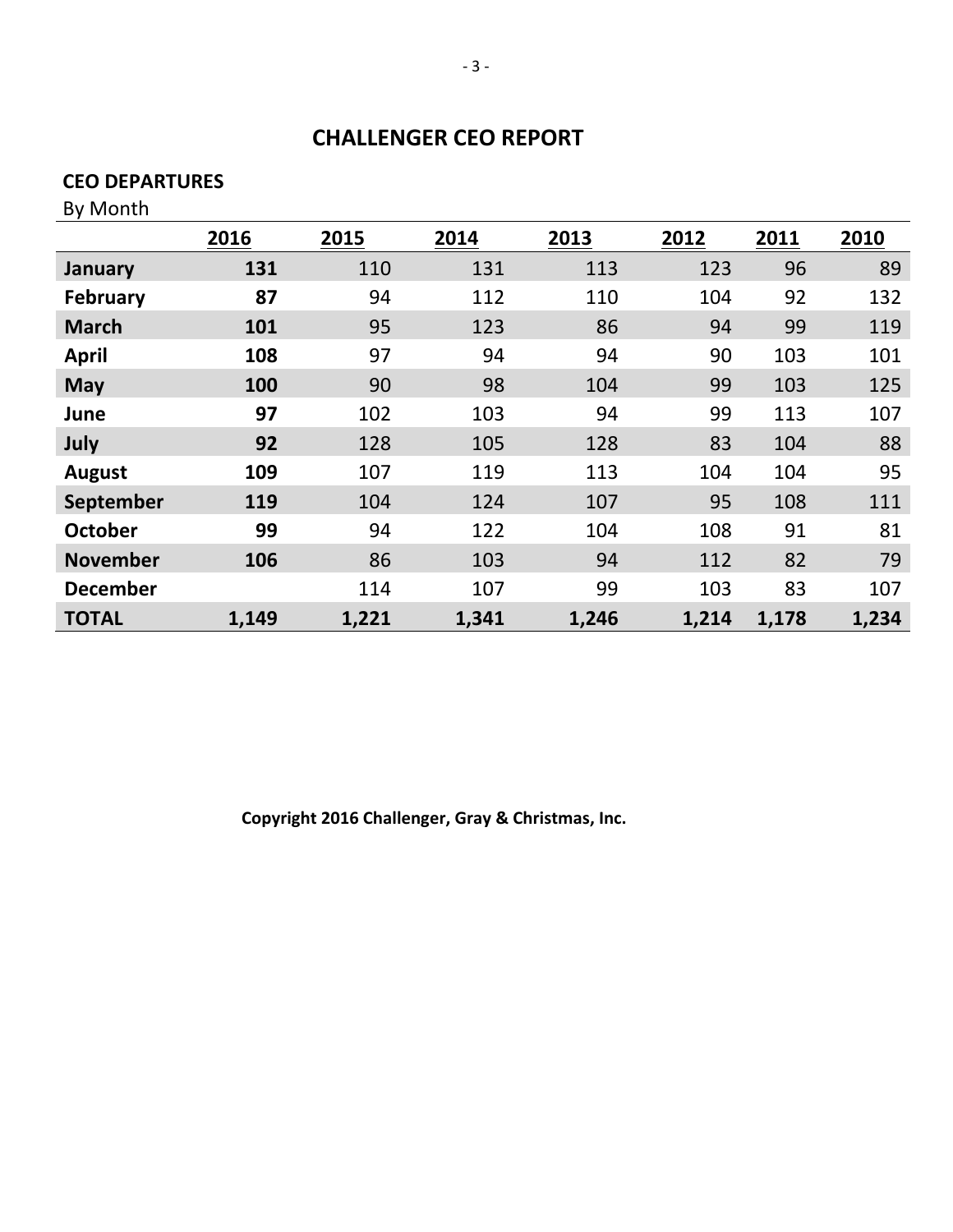#### **CEO DEPARTURES**

| By Industry                  |                |                |                         |                     |                     |
|------------------------------|----------------|----------------|-------------------------|---------------------|---------------------|
|                              | 15-Nov         | <b>16-Oct</b>  | 16-Nov                  | <b>Jan-Oct 2015</b> | <b>Jan-Nov 2016</b> |
| Aerospace/Defense            |                |                | $\overline{2}$          | 8                   | 13                  |
| <b>Apparel</b>               | $\mathbf{1}$   | $\mathbf{1}$   | $\mathbf{1}$            | 12                  | 8                   |
| <b>Automotive</b>            | $\overline{4}$ | $\overline{2}$ |                         | 22                  | 16                  |
| <b>Chemical</b>              | $\mathbf{1}$   | $\overline{2}$ | $\overline{2}$          | 12                  | 8                   |
| <b>Commodities</b>           |                | $\overline{2}$ |                         | $\mathbf{1}$        | $\overline{3}$      |
| Computer                     | $\overline{7}$ | 14             | 15                      | 99                  | 120                 |
| <b>Construction</b>          | $\mathbf{1}$   | $\mathbf{1}$   | $\overline{3}$          | 10                  | 12                  |
| <b>Consumer Products</b>     | $\mathbf{1}$   | 5              |                         | 33                  | 33                  |
| <b>Electronics</b>           | 3              |                | $\mathbf{1}$            | 12                  | 12                  |
| <b>Energy</b>                | 4              |                | $\overline{\mathbf{3}}$ | 36                  | 32                  |
| <b>Entertainment/Leisure</b> | 6              | $\overline{4}$ | $\overline{4}$          | 63                  | 66                  |
| <b>Financial</b>             | 6              | 13             | 13                      | 119                 | 144                 |
| Food                         | 5              | $\mathbf{1}$   | 5                       | 31                  | 21                  |
| Government/Non-Profit        | 11             | 23             | 17                      | 161                 | 195                 |
| <b>Health Care/Products</b>  | 10             | $\overline{4}$ | 5                       | 84                  | 82                  |
| <b>Hospitals</b>             | $\overline{7}$ | 15             | 13                      | 126                 | 139                 |
| <b>Industrial Goods</b>      | 3              | $\overline{2}$ | $\overline{3}$          | 37                  | 28                  |
| <b>Insurance</b>             |                |                | $\overline{2}$          | 21                  | 15                  |
| <b>Legal</b>                 |                |                |                         | 5                   | $\overline{3}$      |
| <b>Media</b>                 |                |                | $\mathbf 1$             | 23                  | 27                  |
| Pharmaceutical               | 2 <sup>1</sup> | $\overline{2}$ |                         | 39                  | 31                  |
| <b>Real Estate</b>           |                |                | 5                       | 25                  | 25                  |
| <b>Retail</b>                | $\overline{2}$ |                | $\overline{3}$          | 32                  | 34                  |
| <b>Services</b>              | 6              | $\overline{4}$ | $\overline{\mathbf{3}}$ | 39                  | 39                  |
| <b>Telecommunications</b>    | $\overline{2}$ | $\mathbf{1}$   |                         | 13                  | 9                   |
| Transportation               | 3              | $\mathbf{1}$   | $\overline{2}$          | 33                  | 17                  |
| <b>Utility</b>               | $\mathbf{1}$   | $\overline{2}$ | $\overline{3}$          | 11                  | 17                  |
| <b>TOTAL</b>                 | 86             | 99             | 106                     | 1,107               | 1,149               |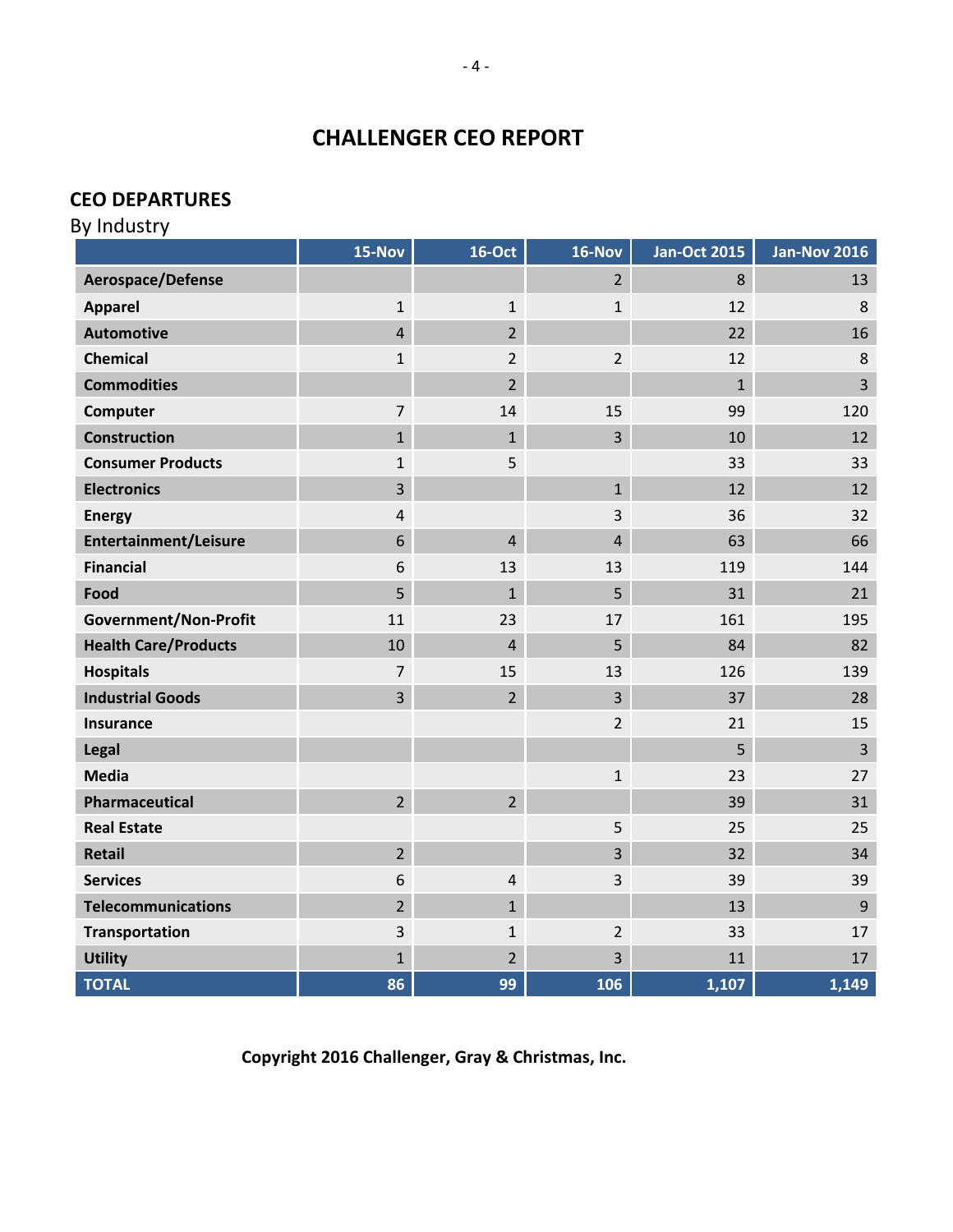#### **CEO DEPARTURES**

| <b>By State</b>      |                 |                |
|----------------------|-----------------|----------------|
| <b>EAST</b>          | <b>NOVEMBER</b> | $Y-T-D$        |
| <b>New York</b>      | 7               | 74             |
| Pennsylvania         | $\mathbf{1}$    | 53             |
| <b>Massachusetts</b> | $\overline{2}$  | 37             |
| Dist. of Columbia    | 3               | 24             |
| <b>Maryland</b>      |                 | 21             |
| <b>Connecticut</b>   |                 | 11             |
| <b>New Jersey</b>    |                 | 11             |
| <b>Vermont</b>       | 3               | 9              |
| <b>Maine</b>         |                 | $\overline{7}$ |
| <b>New Hampshire</b> |                 | 6              |
| <b>Delaware</b>      |                 | 5              |
| <b>Rhode Island</b>  | $\mathbf{1}$    | 4              |
| <b>TOTAL</b>         | 17              | 262            |

| <b>MIDWEST</b>   | <b>NOVEMBER</b> | $Y-T-D$ |
|------------------|-----------------|---------|
| <b>Illinois</b>  | 7               | 55      |
| Ohio             | 5               | 51      |
| <b>Minnesota</b> | $\overline{2}$  | 37      |
| <b>Missouri</b>  | 4               | 30      |
| Michigan         | $\overline{2}$  | 29      |
| Wisconsin        | $\mathbf{1}$    | 19      |
| Indiana          | $\overline{2}$  | 19      |
| lowa             | $\overline{2}$  | 15      |
| <b>Kansas</b>    | $\mathbf{1}$    | 12      |
| <b>Nebraska</b>  | $\mathbf{1}$    | 7       |
| <b>TOTAL</b>     | $\overline{27}$ | 274     |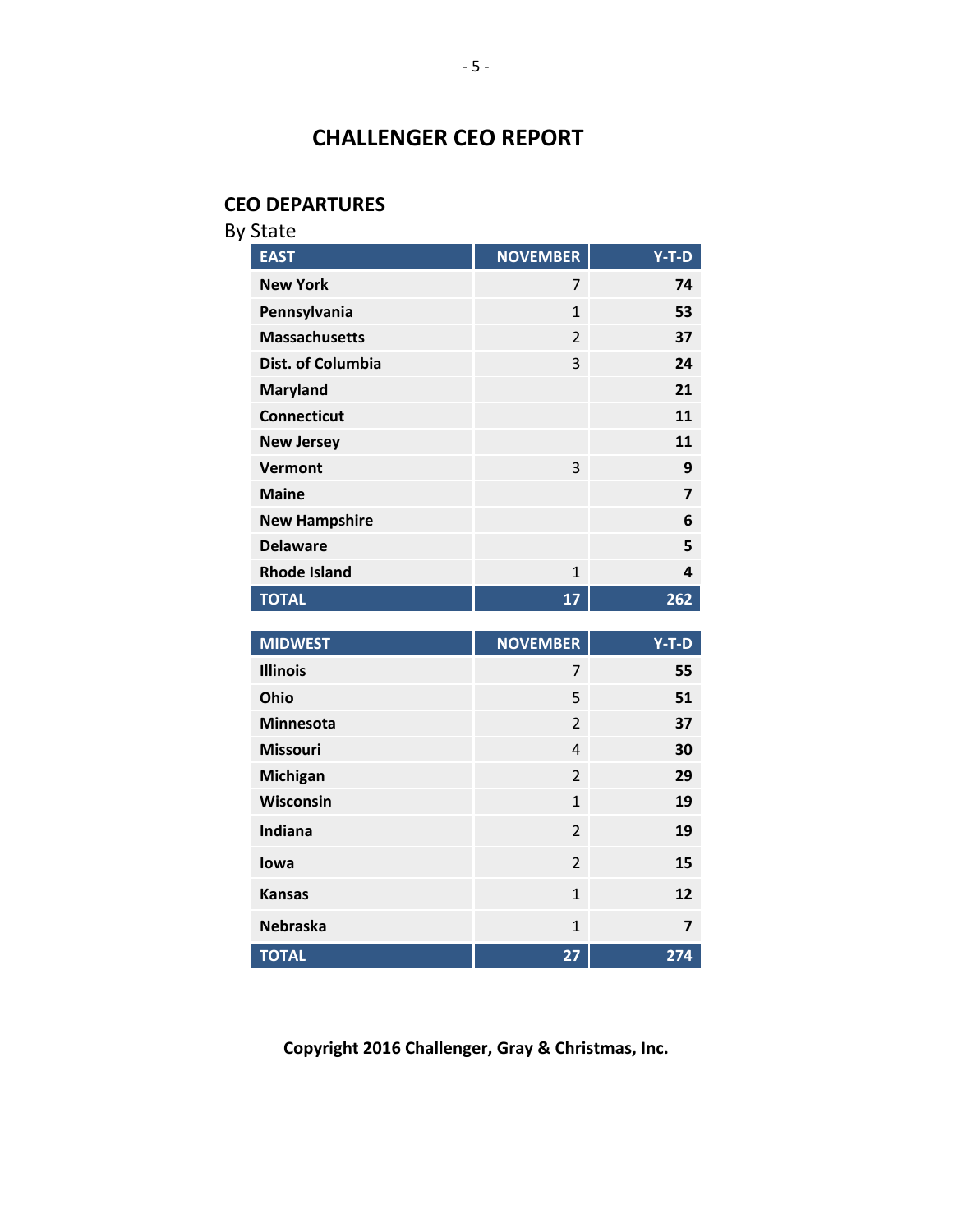#### **CEO DEPARTURES**

| <b>By State</b>     |                          |                |
|---------------------|--------------------------|----------------|
| <b>WEST</b>         | <b>NOVEMBER</b>          | Y-T-D          |
| California          | 10                       | 108            |
| <b>Texas</b>        | 11                       | 105            |
| Colorado            | 3                        | 40             |
| <b>Arizona</b>      | 3                        | 26             |
| Washington          | $\overline{\phantom{a}}$ | 25             |
| Oregon              |                          | 18             |
| <b>New Mexico</b>   |                          | 8              |
| <b>Oklahoma</b>     | $\mathbf{1}$             | 8              |
| <b>Nevada</b>       | $\mathbf{1}$             | 6              |
| Idaho               | 3                        | 6              |
| Wyoming             |                          | 5              |
| <b>Utah</b>         |                          | 5              |
| <b>South Dakota</b> |                          | 3              |
| <b>Alaska</b>       |                          | $\overline{2}$ |
| <b>Hawaii</b>       |                          | $\mathbf{1}$   |
| <b>North Dakota</b> |                          | $\mathbf{1}$   |
| <b>Montana</b>      |                          | 0              |
| <b>TOTAL</b>        | 34                       | 367            |

| <b>SOUTH</b>         | <b>NOVEMBER</b> | $Y-T-D$        |
|----------------------|-----------------|----------------|
| <b>Florida</b>       | 13              | 74             |
| <b>Tennessee</b>     | $\mathbf{1}$    | 40             |
| N. Carolina          |                 | 34             |
| Georgia              | 3               | 27             |
| <b>Virginia</b>      | 4               | 26             |
| S. Carolina          | $\overline{2}$  | 16             |
| Kentucky             | $\overline{2}$  | 12             |
| Alabama              | $\mathbf{1}$    | 7              |
| Louisiana            |                 | 5              |
| <b>Mississippi</b>   | $\mathbf{1}$    | $\overline{2}$ |
| <b>Arkansas</b>      | $\mathbf{1}$    | $\overline{2}$ |
| <b>West Virginia</b> |                 | 1              |
| <b>TOTAL</b>         | 28              | 246            |